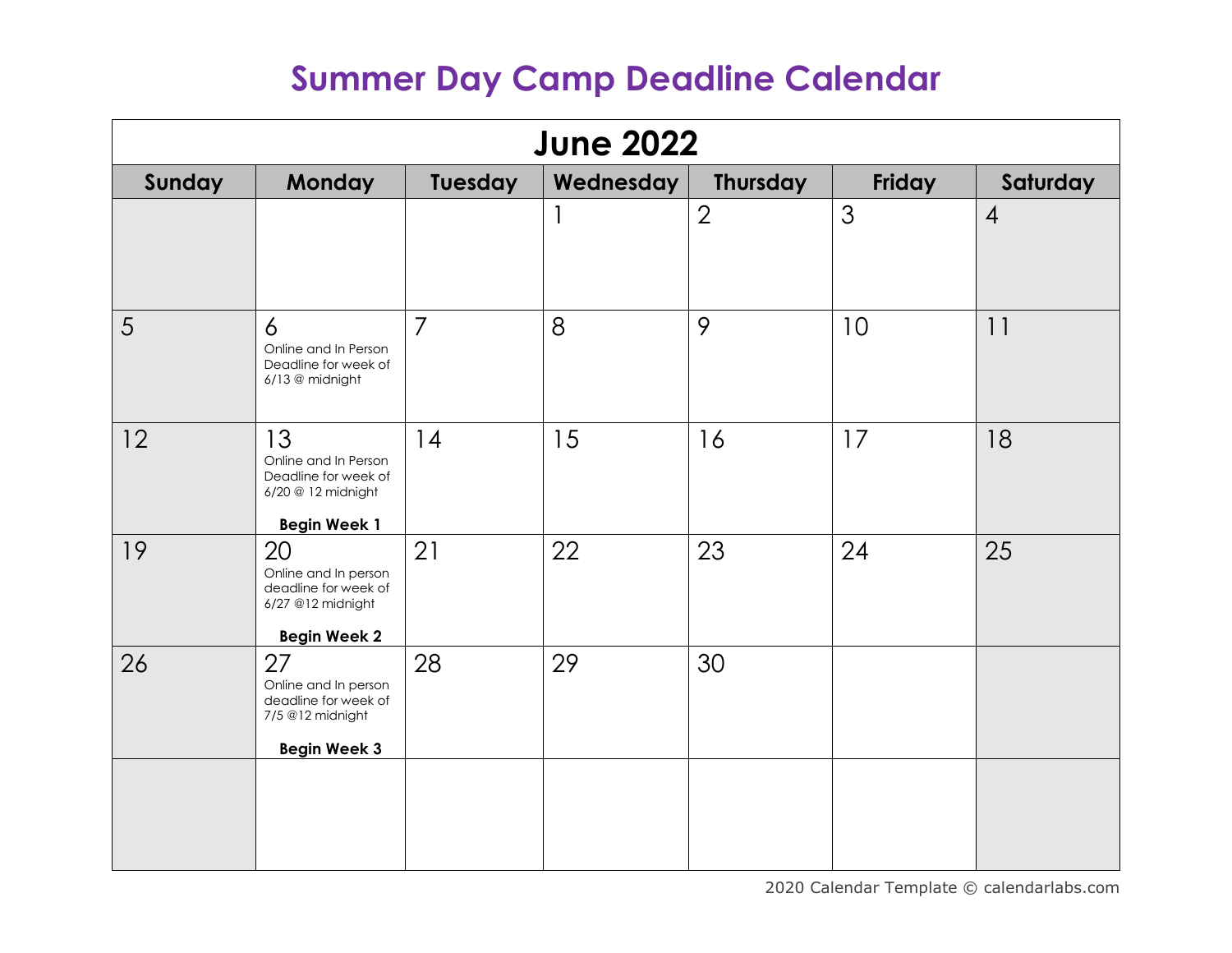| <b>July 2022</b> |                                                                                                                                    |         |                |                 |                                                                                            |                |  |
|------------------|------------------------------------------------------------------------------------------------------------------------------------|---------|----------------|-----------------|--------------------------------------------------------------------------------------------|----------------|--|
| Sunday           | <b>Monday</b>                                                                                                                      | Tuesday | Wednesday      | <b>Thursday</b> | Friday                                                                                     | Saturday       |  |
|                  |                                                                                                                                    |         |                |                 | <b>In person</b><br>deadline for<br>week of 7/11<br>@ 4pm with<br>office closure<br>Monday | $\overline{2}$ |  |
| 3                | 4 Online Deadline<br>for week of 7/11<br><b>FOURTH OF JULY</b><br><b>HOLIDAY, NO CAMP:</b><br>Office closed<br><b>Begin Week 4</b> | 5       | $\overline{6}$ | $\overline{7}$  | 8                                                                                          | 9              |  |
| 10               | 11<br>Online and In person<br>deadline for week of<br>7/18 @12 midnight<br><b>Begin Week 5</b>                                     | 12      | 13             | 14              | 15                                                                                         | 16             |  |
| 17               | 18<br>Online and in person<br>deadline for week of<br>7/25 @12 midnight<br>Begin Week 6                                            | 19      | 20             | 21              | 22                                                                                         | 23             |  |
| 24               | 25<br>Online and in person<br>deadline for week of<br>8/1 @12 midnight<br><b>Begin Week 7</b>                                      | 26      | 27             | 28              | 29                                                                                         | 30             |  |
| 31               |                                                                                                                                    |         |                |                 |                                                                                            |                |  |